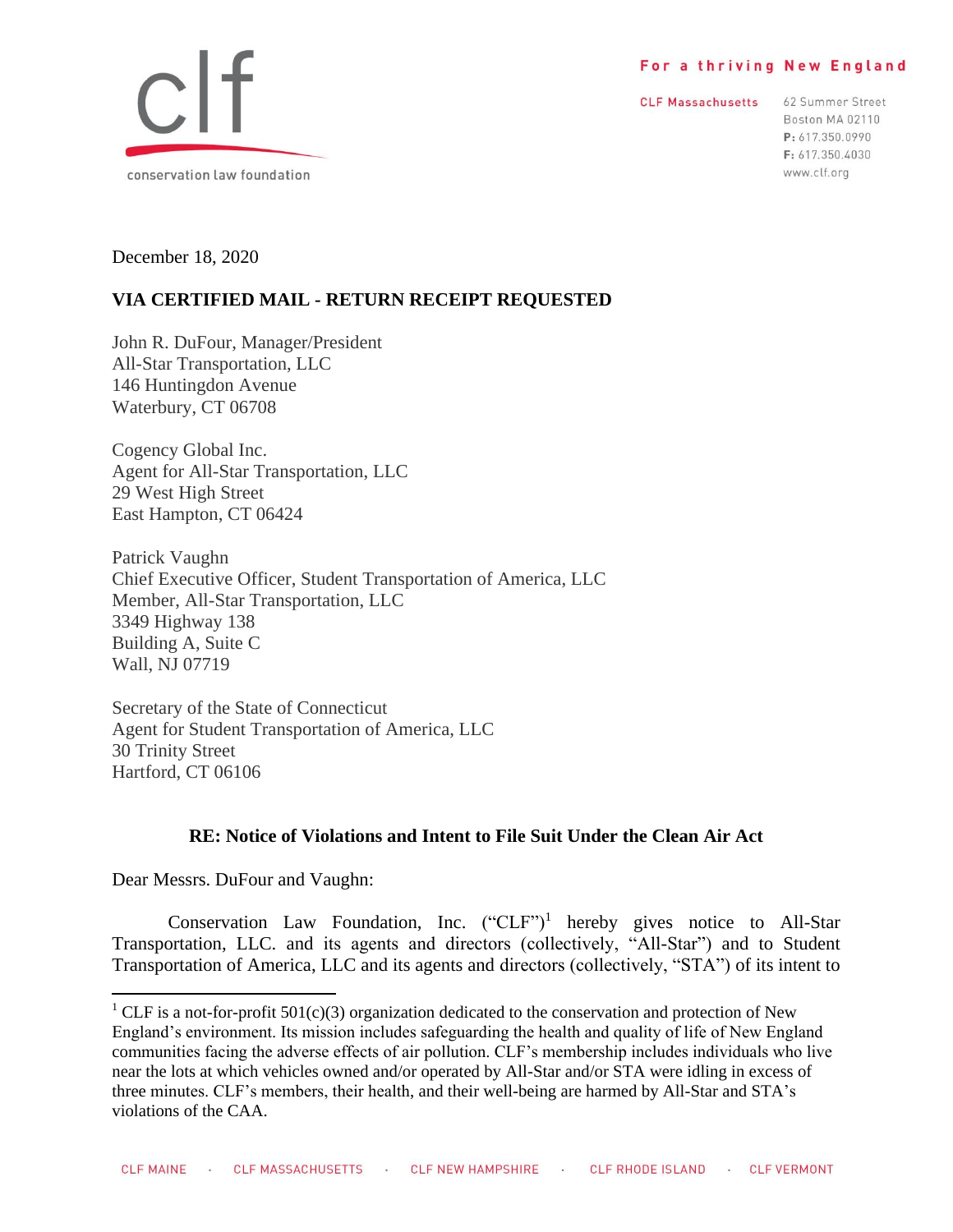

file suit pursuant to Section 304(a) of the Clean Air Act ("CAA"), 42 U.S.C. § 7604(a). CLF has evidence that All-Star and STA have repeatedly violated, are violating, and will continue to violate the CAA and the Connecticut State Implementation Plan ("SIP"), specifically by violating the motor vehicle idling limits contained in the federally enforceable Connecticut SIP. This letter constitutes notice pursuant to 40 C.F.R., Part 54 (the "Notice") to All-Star and STA of CLF's intention to file suit in the United States District Court for the District of Connecticut seeking appropriate civil penalties, equitable relief, and CLF's reasonable litigation costs, including attorney fees and expert witness fees and costs, no earlier than 60 days from the postmark of this Notice.

## **REGULATORY BACKGROUND**

The State of Connecticut has adopted a SIP within the meaning of Section  $113(a)(1)$  of the Act, 42 U.S.C. § 7413(a)(1), which has been approved by the Environmental Protection Agency under Section 110 of the Act, 42 U.S.C. § 7410. 40 C.F.R § 52.370; 79 FR 41,427; *see also* 40 C.F.R. § 52.385. The Connecticut SIP includes the regulation at Regs., Conn. State Agencies § 22a-174-18(b)(3)(C) (the "Connecticut idling regulation"), which provides that "no person shall cause or allow: . . . [a] mobile source to operate for more than three (3) consecutive minutes when such mobile source is not in motion" unless such operation is in accordance with a listed exception. The violations by All-Star and STA do not fall within any of the listed exceptions.

## **RESPONSIBLE ENTITY**

All-Star is a transportation company headquartered in Waterbury, Connecticut that owns and/or operates school buses. The company operates a fleet of between 750 and 950 vehicles and employs approximately 1,000 personnel. All-Star provides transportation services to approximately 35 towns and cities in Connecticut. The vehicles owned and/or operated by All-Star are housed at several locations across the State of Connecticut. All-Star is a subsidiary of STA.

STA is a national school transportation company headquartered in Wall, New Jersey. STA is the parent company of All-Star. STA operates more than 16,000 vehicles and serves more than 325 school districts.

## **VIOLATIONS OF FEDERAL LAW**

Based on CLF's observations of activity by All-Star vehicles, including school buses, between October 16, 2019 and November 24, 2020 at locations across Connecticut, including All-Star's lots in New Milford, Brookfield, and Seymour, CLF has a good-faith belief that All-Star and STA have, on numerous occasions, caused or allowed the idling of motor vehicles in excess of the three-minute time period allowed by Regs., Conn. State Agencies § 22a-174-18(b)(3)(C)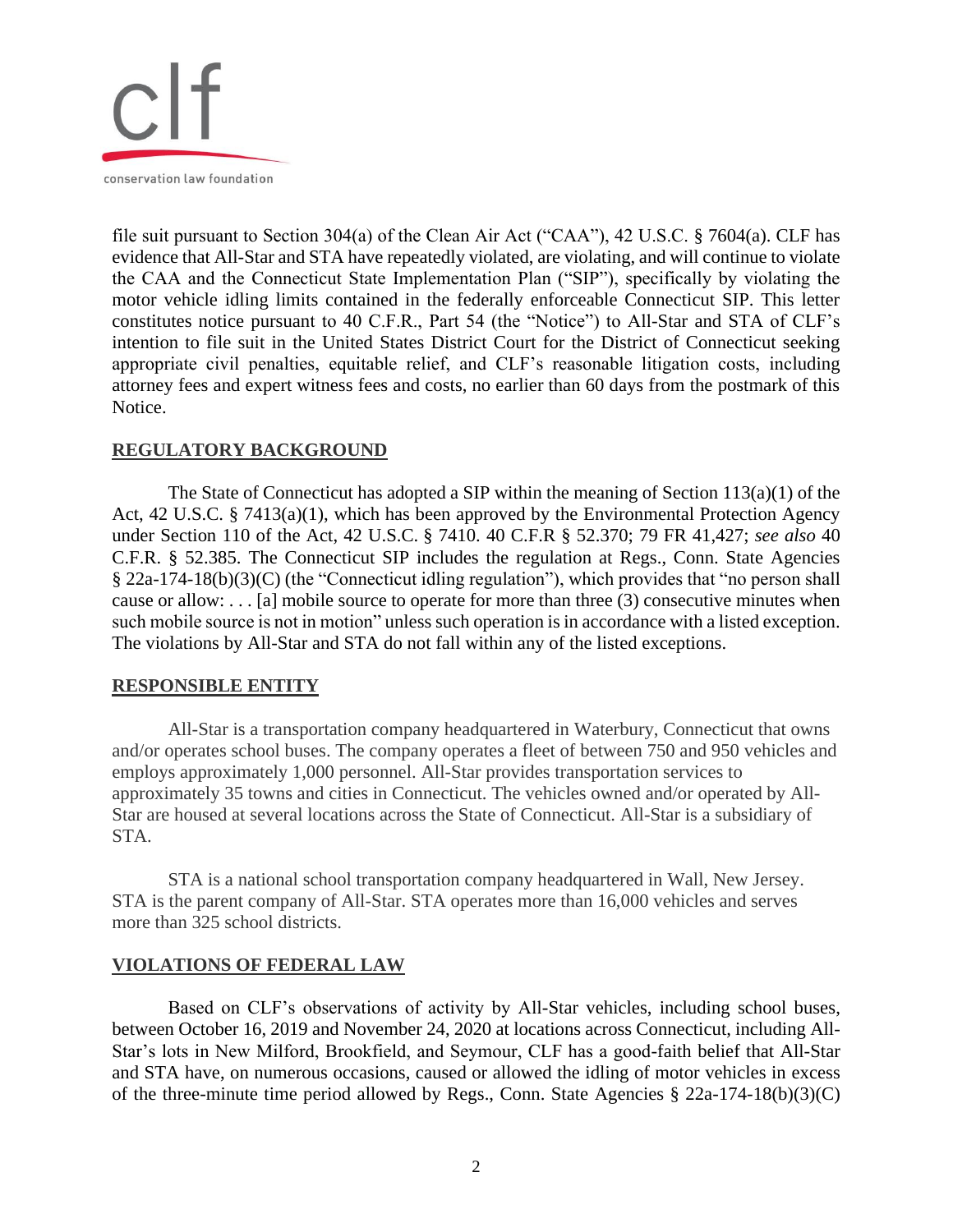

and not in accordance with any exceptions listed in Regs., Conn. State Agencies § 22a-174- 18(b)(3)(C)(i) through (vii) or at § 22a-174-18(j). All-Star and STA have violated, are violating, and will continue to violate the Connecticut idling regulation found at Regs., Conn. State Agencies  $$22a-174-18(b)(3)(C).$ 

#### **FACTUAL BASIS OF HARM**

Idling releases harmful exhaust filled with fine particulate matter and toxic emissions including benzene, sulfur dioxide, and nitrogen oxides. The inhalation of exhaust can cause lung damage, aggravate conditions like asthma and bronchitis, and has been linked to increased incidence of heart disease, multiple kinds of cancer, and premature death.<sup>2</sup> Exposure to polluted air, particularly to the pollutants in vehicle exhaust, is associated with impaired cognitive functions at all ages and increased risk of dementia in later life.<sup>3</sup> Children are particularly susceptible to the harms of inhaling exhaust, as they breathe 50% more air per pound of body weight than adults.<sup>4</sup>

Prolonged exposure to exhaust fumes can also cause asthma, while exposure before birth can create a propensity for asthma in infants.<sup>5</sup> Idling is therefore a particularly serious problem in Connecticut, since asthma rates in Connecticut are significantly higher than national averages: 10.3% of adults and 9.7% of children in Connecticut currently suffer from asthma<sup>6</sup> compared to 7.6% of adults and 7.5% of children nationwide. <sup>7</sup> Furthermore, rates of asthma are particularly

<sup>2</sup> State and Territorial Air Pollution Program Administrators and the Association of Local Air Pollution Control Officials, "Cancer Risk from Diesel Particulate: National and Metropolitan Area Estimates for the United States," March 15, 2000 (finding that diesel exhaust is responsible for 125,000 additional cancer cases in the U.S. each year).

<sup>3</sup> Jason Kilian and Masashi Kitazawa, *The Emerging Risk of Exposure to Air Pollution on Cognitive Decline and Alzheimer's Disease – Evidence from Epidemiological and Animal Studies*, 41 Biomedical Journal 141 (2018).

<sup>&</sup>lt;sup>4</sup> What You Should Know About Diesel Exhaust and School Bus Idling, U.S. ENVIRONMENTAL PROTECTION AGENCY (last visited Dec. 16, 2020),

https://nepis.epa.gov/Exe/ZyPDF.cgi/P100304H.PDF?Dockey=P100304H.PDF.

<sup>5</sup> National Resource Defense Counsel, "New Medical Study Says Diesel Exhaust May Cause Asthma, Not Just Aggravate It," February 13, 2002, https://www.nrdc.org/media/2002/020213-1.

<sup>6</sup> *Asthma Statistics*, CONN. STATE DEP'T OF PUB. HEALTH (last visited Dec. 16, 2019),

https://portal.ct.gov/DPH/Health-Education-Management--Surveillance/Asthma/Asthma-Statistics (adult current prevalence for 2018 and child current prevalence for 2018).

<sup>7</sup> *Asthma*, NAT'L CTR. FOR HEALTH STATISTICS, CTR. FOR DISEASE CONTROL AND PREVENTION (last visited Dec. 16, 2020), https://www.cdc.gov/nchs/fastats/asthma.htm.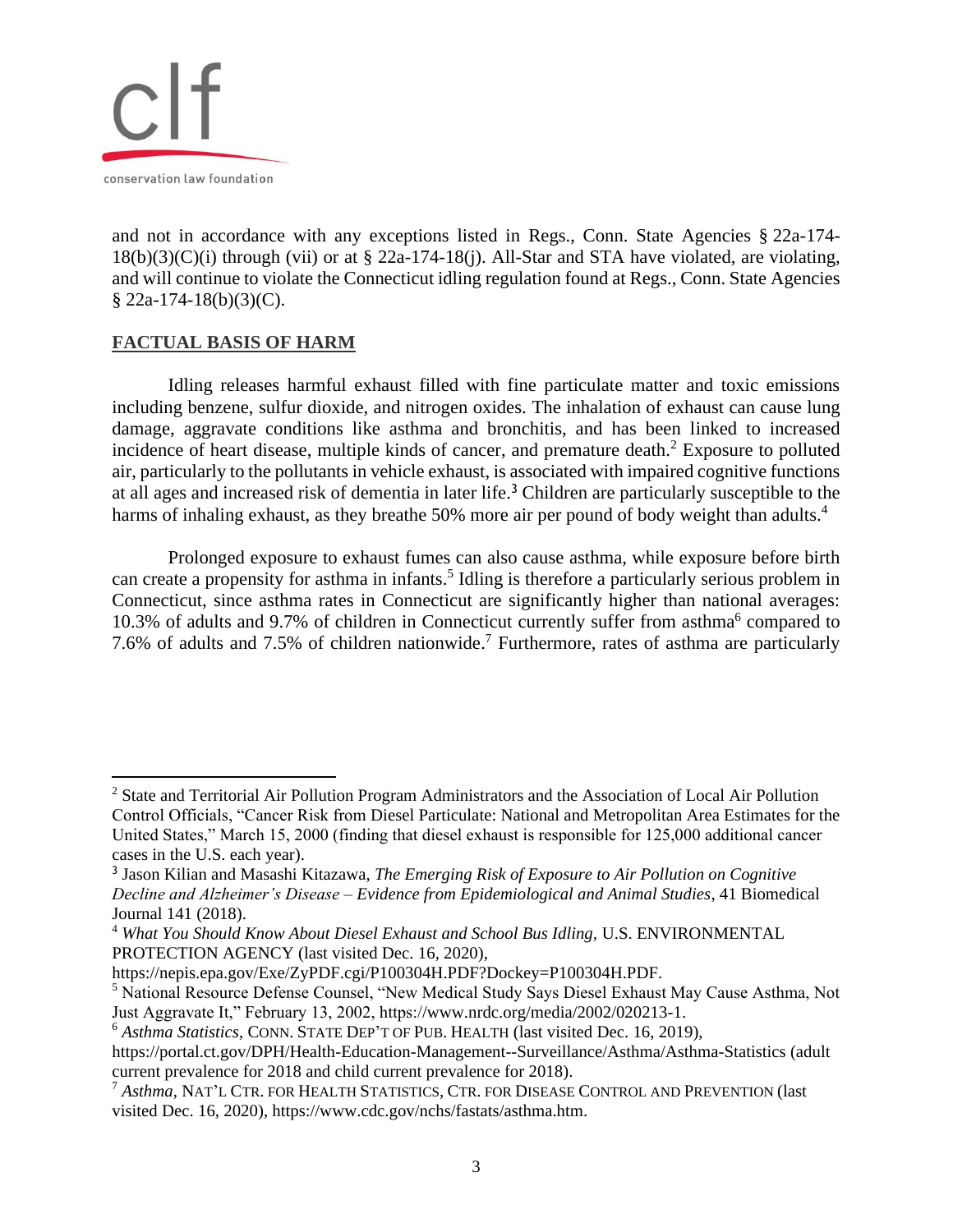

high among children in low-income households: in Connecticut in 2018, over 15% of children in households earning less than \$25,000 per year had asthma.<sup>8</sup>

Furthermore, in addition to the cardiovascular and respiratory diseases mentioned above, studies have shown that even a small increase in long-term exposure to fine particulates can increase the severity of COVID-19 health outcomes.<sup>9</sup>

Exhaust from idling vehicles is particularly harmful because the fumes accumulate to create hotspots of dangerously contaminated air. Tailpipe emissions from vehicles owned and/or operated by All-Star and/or STA were released and continue to be released in close proximity to homes, schools, and parks where children live, learn, and play.

#### **RELIEF REQUESTED**

All-Star and STA are liable for the above-described violations of the Connecticut antiidling regulation, Regs., Conn. State Agencies § 22a-174-18(b)(3)(C) and the CAA, as well as for violations occurring prior to the date of this letter and violations that continue afterwards. As violations of a federally enforceable SIP under Section 113(b) of the Act, 42 U.S.C. § 7413(b), violations by All-Star and STA of the Connecticut anti-idling regulation may incur the maximum civil monetary penalties owed for violations of the CAA. CLF will seek penalties of up to \$101,439 per day for each CAA violation occurring after November 2, 2015. 42 U.S.C. § 7413(b); 40 C.F.R. §§ 19.2, 19.4.

In addition to civil penalties, CLF will seek declaratory relief and injunctive relief to prevent further violations of the Connecticut SIP and the CAA, and such other relief as permitted by law. CLF will seek an order from the Court requiring All-Star and STA to remediate all identified violations through direct implementation of control measures and demonstration of regulatory compliance.

Lastly, pursuant to Section 304(d) of the Act, 42 U.S.C. § 7604(d), CLF will seek recovery of costs and fees associated with this matter.

#### **CONCLUSION**

Idling engines emit pollutants that can cause or aggravate a variety of health problems, including asthma and other respiratory diseases. Drivers, passengers, and bystanders are all

<sup>8</sup> *Asthma Statistics*, CONN. STATE DEP'T OF PUB. HEALTH (last visited Dec. 16, 2020),

https://portal.ct.gov/ DPH/Health-Education-Management--Surveillance/Asthma/Asthma-Statistics (child current prevalence for 2018).

<sup>9</sup> X. Wu *et al.*, *Air Pollution and COVID-19 Mortality in the United States: Strengths and Limitations of an Ecological Regression Analysis*, 6 Science Advances eabd4049 (2020).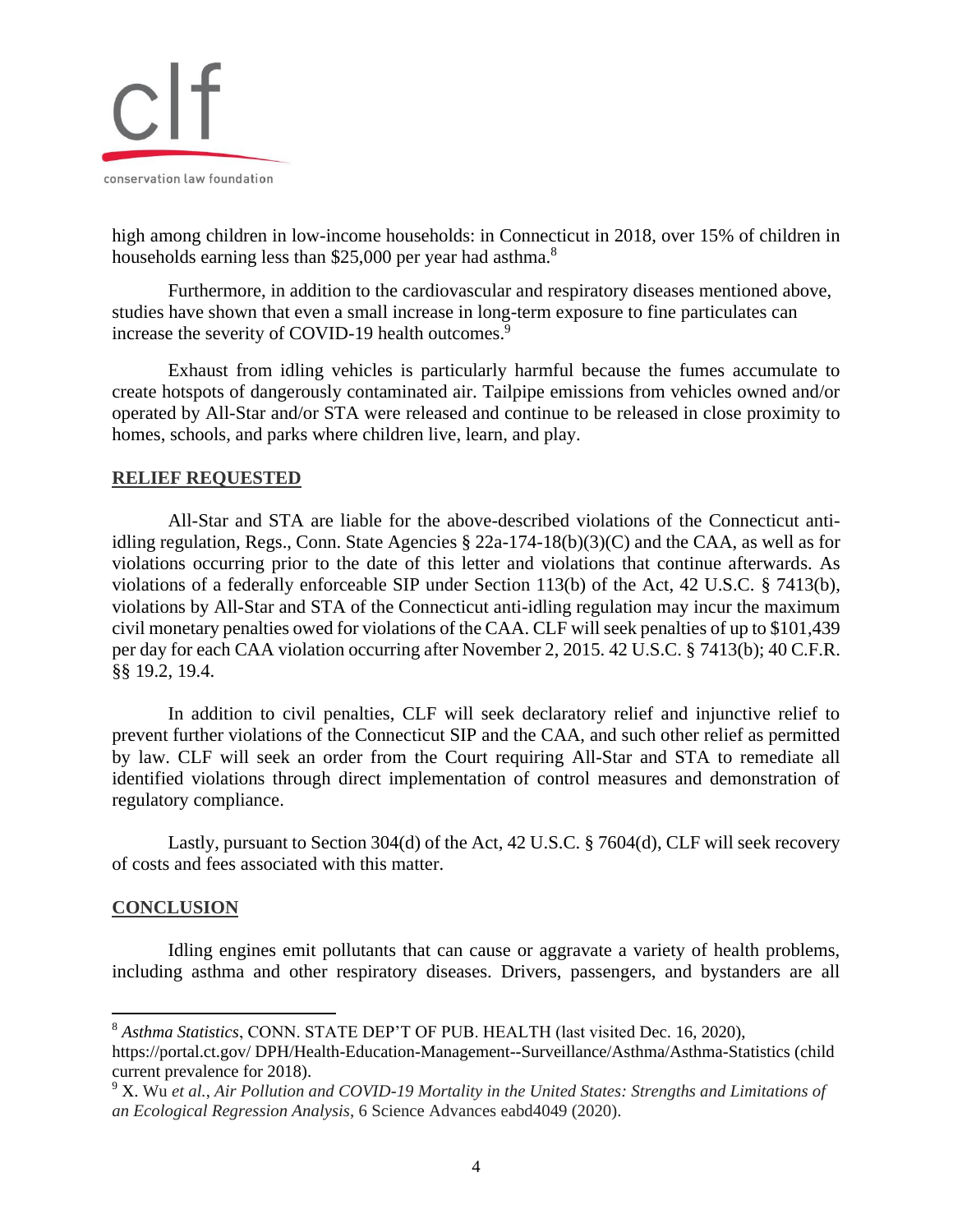

vulnerable to these effects. It is important that All-Star and STA take immediate steps to ensure that the vehicles that they own and/or operate comply with the anti-idling regulation.

During the 60-day notice period, CLF is willing to discuss effective remedies for the violations noted in this letter that may avoid the necessity of further litigation. If you wish to pursue such discussions, please have your attorney contact Heather A. Govern (hgovern@clf.org, (617) 850-1765) in the next 21 days so that negotiations may be completed before the end of the 60-day notice period.

Sincerely,

Heather A. Govern, Esq. Director, Clean Air and Water Program Conservation Law Foundation, Inc. 62 Summer Street Boston, MA 02210 hgovern@clf.org (617)-850-1765

 $7472$ 

Kenta Tsuda Staff Attorney Conservation Law Foundation, Inc. 62 Summer Street Boston, MA 02210 ktsuda@clf.org (617) 850-1712